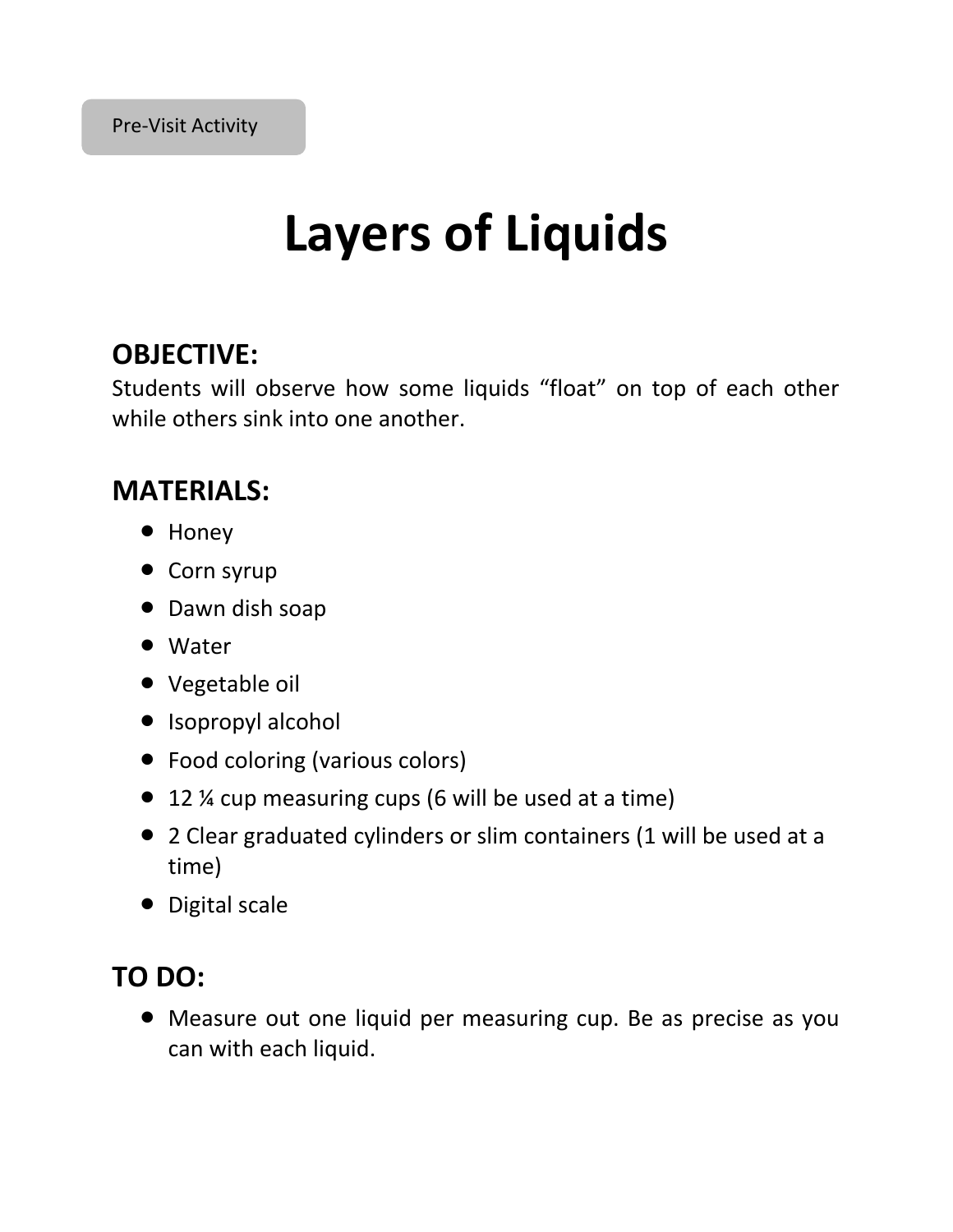- If you wish, color the corn syrup and alcohol using the food coloring. Be sure to add the same amount of drops to both as this might change the density slightly.
- Choose six volunteers from your class. In this order honey, corn syrup, dish soap, water, vegetable oil and alcohol – help each volunteer pour their liquid into the graduated cylinder or clear container. Be sure you pour each liquid slowly and into the center of the cylinder or container and avoid pouring down the side. It's fine if the liquids mix a little while pouring – each one will settle into its own layer after a little time has passed.
- Ask your students why they think each liquid is "floating" on the top of the other. Explain that each liquid has a different weight and that these particular liquids were poured from the heaviest weight to the lightest weight.
- In the second set of measuring cups, measure out one liquid per cup.
- Before pouring these liquids into the cylinder or container measure each liquid on the digital scale so that your students can see that they are different weights.
- Choose six different volunteers and have them pour the liquids into the cylinder or container lightest to heaviest  $-$  alcohol, vegetable oil, water, dish soap, corn syrup and honey. This time each liquid will sink into the other because the lighter liquids can't hold the heavier liquids. Ask your students why they think each liquid sinks into the other.

### **WHAT'S GOING ON?**

Density is the mass of a substance divided by its volume  $-$  Density = mass/volume. Based on this equation, if the weight (or mass) of something increases but the volume stays the same, the density has to go up. Likewise, if the mass decreases but the volume stays the same,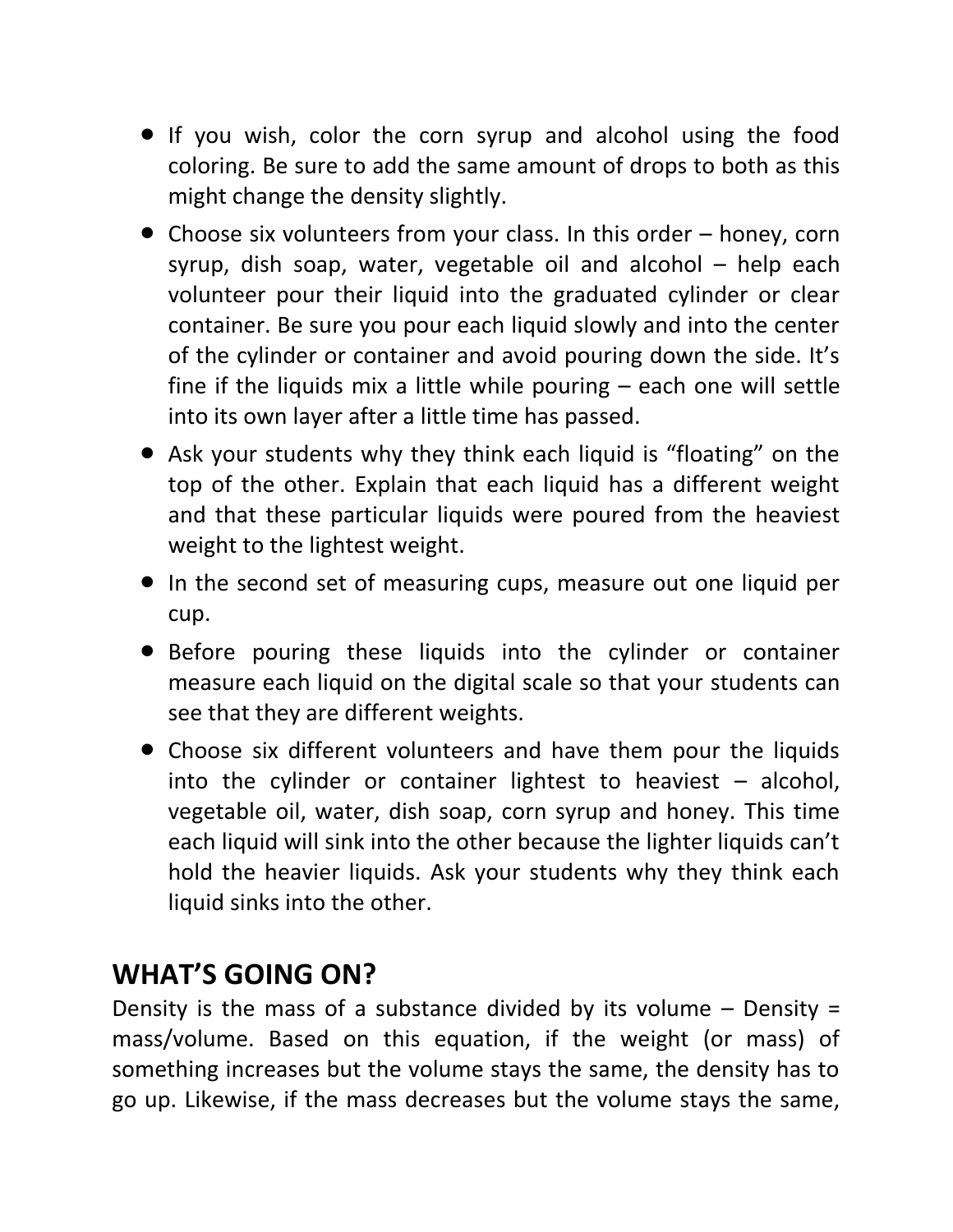the density has to go down. Lighter liquids (like water or rubbing alcohol) are less dense than heavy liquids (like honey or corn syrup) and so they float on top of the more dense layers. The density of the above liquids are:

```
Honey -1.36Corn Syrup – 1.33
Dish Soap – 1.06
Water -1.00Vegetable Oil - .92
Isopropyl Alcohol - .79
```
Post-Visit Activity

# **Boat Buoyancy**

#### **OBJECTIVE:**

Students will attempt to keep an aluminum "boat" from sinking from the weight of pennies.

#### **MATERIALS:**

- Rectangular pieces of aluminum foil  $-$  the foil pieces can be any size, but each piece must be the same side.
- $\bullet$  6 rolls of pennies more may be needed if you give them large sheets of aluminum.
- Plastic cups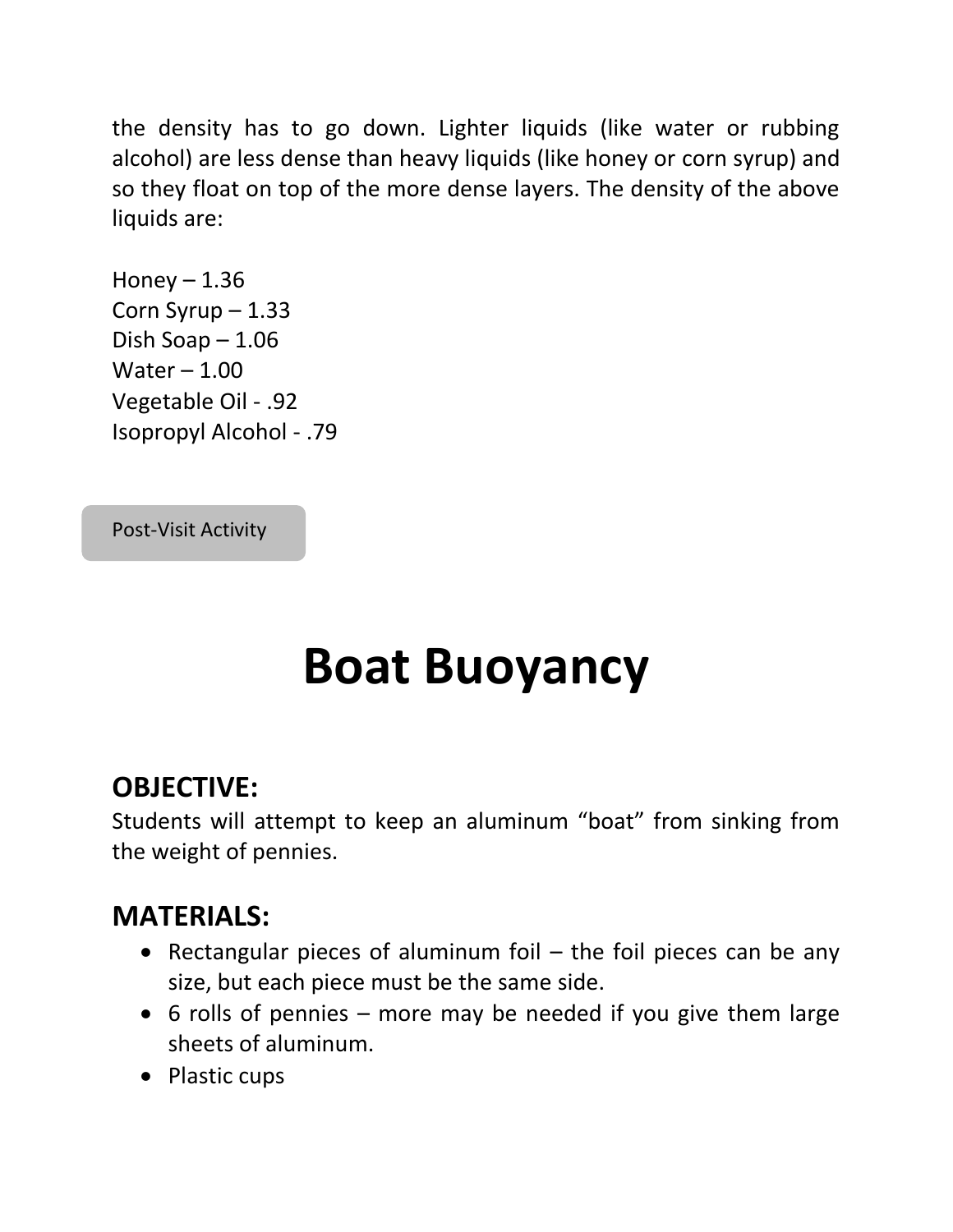- Clear plastic bucket
- Water

## **TO DO:**

- Fill each bucket with water until it is about halfway full.
- Place a cupful of 100 pennies next to each bucket. If you are giving them large pieces of aluminum foil, you may need more pennies.
- **Place a couple of pennies into each bucket so that the students** can see that the pennies sink. You might want to give each student a penny to throw in the bucket so that they can watch it sink.
- Pass out on aluminum rectangle to each student. Instruct them to make a boat that can be placed in the bucket of water. Place one rectangle of aluminum into a bucket of water to show them that it floats.
- Partner up the students and send each team to a bucket. Have both students place their boats in the bucket.
- Students will add pennies to their boats until the boat sinks. Once the boat sinks, they will count how many pennies it took to make the boat sink. You can write each student's name on the board so the whole class can see how many pennies each student placed in their boat. Do not let them destroy their boats.
- After each student has had a turn, discuss as a group why some boats were more successful than other boats. Encourage all the students to redesign their boats so that each one can hold more pennies.

## **What's Going On?**

#### **Why does the penny sink in the water?**

*Density* is the measurement of how much mass is contained in a given volume of an object. For instance, water has a volume of 1.0 gram/cm3.